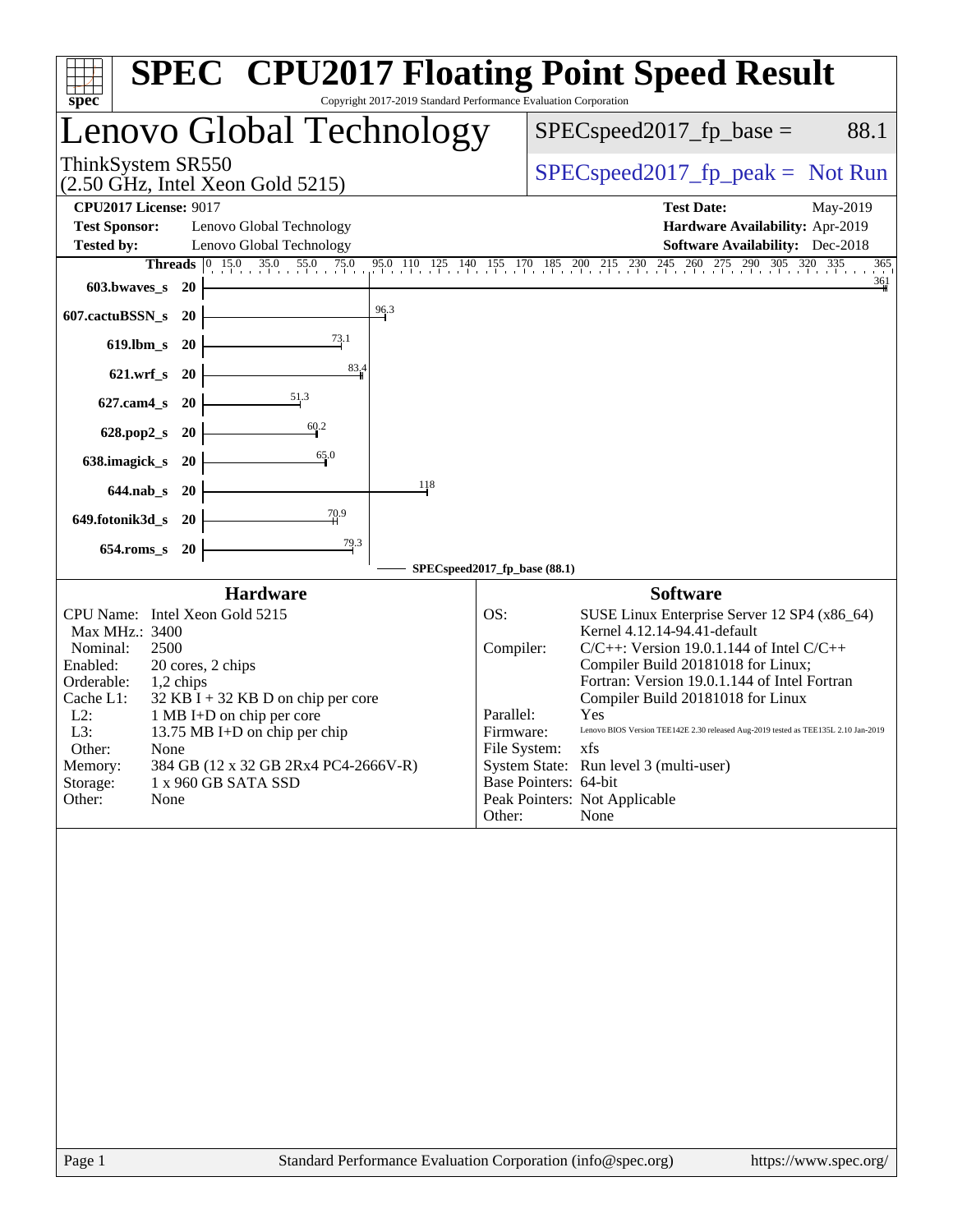

#### **[SPEC CPU2017 Floating Point Speed Result](http://www.spec.org/auto/cpu2017/Docs/result-fields.html#SPECCPU2017FloatingPointSpeedResult)** Copyright 2017-2019 Standard Performance Evaluation Corporation

# Lenovo Global Technology

ThinkSystem SR550<br>  $S$ PECspeed2017\_fp\_peak = Not Run  $SPEC speed2017_fp\_base = 88.1$ 

(2.50 GHz, Intel Xeon Gold 5215)

**[Test Sponsor:](http://www.spec.org/auto/cpu2017/Docs/result-fields.html#TestSponsor)** Lenovo Global Technology **[Hardware Availability:](http://www.spec.org/auto/cpu2017/Docs/result-fields.html#HardwareAvailability)** Apr-2019 **[Tested by:](http://www.spec.org/auto/cpu2017/Docs/result-fields.html#Testedby)** Lenovo Global Technology **[Software Availability:](http://www.spec.org/auto/cpu2017/Docs/result-fields.html#SoftwareAvailability)** Dec-2018

**[CPU2017 License:](http://www.spec.org/auto/cpu2017/Docs/result-fields.html#CPU2017License)** 9017 **[Test Date:](http://www.spec.org/auto/cpu2017/Docs/result-fields.html#TestDate)** May-2019

### **[Results Table](http://www.spec.org/auto/cpu2017/Docs/result-fields.html#ResultsTable)**

|                                              | <b>Base</b>                 |                |       |                | <b>Peak</b> |                |            |                |                |              |                |              |                |              |
|----------------------------------------------|-----------------------------|----------------|-------|----------------|-------------|----------------|------------|----------------|----------------|--------------|----------------|--------------|----------------|--------------|
| <b>Benchmark</b>                             | <b>Threads</b>              | <b>Seconds</b> | Ratio | <b>Seconds</b> | Ratio       | <b>Seconds</b> | Ratio      | <b>Threads</b> | <b>Seconds</b> | <b>Ratio</b> | <b>Seconds</b> | <b>Ratio</b> | <b>Seconds</b> | <b>Ratio</b> |
| 603.bwayes_s                                 | 20                          | 163            | 362   | 163            | 361         | 164            | 360        |                |                |              |                |              |                |              |
| 607.cactuBSSN s                              | 20                          | 173            | 96.3  | 173            | 96.1        | 173            | 96.4       |                |                |              |                |              |                |              |
| $619.$ lbm s                                 | 20                          | 71.7           | 73.0  | 71.6           | 73.1        | 71.6           | 73.2       |                |                |              |                |              |                |              |
| $621.wrf$ s                                  | 20                          | 156            | 84.5  | <u> 159</u>    | 83.4        | 159            | 83.3       |                |                |              |                |              |                |              |
| $627$ .cam4 s                                | 20                          | 173            | 51.3  | 173            | 51.3        | 173            | 51.3       |                |                |              |                |              |                |              |
| $628.pop2_s$                                 | 20                          | <u>197</u>     | 60.2  | 196            | 60.6        | 199            | 59.7       |                |                |              |                |              |                |              |
| 638.imagick_s                                | 20                          | 224            | 64.3  | 222            | 65.0        | 221            | 65.2       |                |                |              |                |              |                |              |
| $644$ .nab s                                 | 20                          | 147            | 119   | 147            | 118         | 147            | <b>118</b> |                |                |              |                |              |                |              |
| 649.fotonik3d_s                              | 20                          | 129            | 70.9  | 133            | 68.8        | 128            | 71.0       |                |                |              |                |              |                |              |
| $654$ .roms_s                                | 20                          | 198            | 79.4  | 198            | 79.3        | 199            | 79.1       |                |                |              |                |              |                |              |
|                                              | $SPEC speed2017_fp\_base =$ |                | 88.1  |                |             |                |            |                |                |              |                |              |                |              |
| SPECspeed 2017 fp peak $=$<br><b>Not Run</b> |                             |                |       |                |             |                |            |                |                |              |                |              |                |              |

Results appear in the [order in which they were run.](http://www.spec.org/auto/cpu2017/Docs/result-fields.html#RunOrder) Bold underlined text [indicates a median measurement](http://www.spec.org/auto/cpu2017/Docs/result-fields.html#Median).

#### **[Operating System Notes](http://www.spec.org/auto/cpu2017/Docs/result-fields.html#OperatingSystemNotes)**

Stack size set to unlimited using "ulimit -s unlimited"

### **[General Notes](http://www.spec.org/auto/cpu2017/Docs/result-fields.html#GeneralNotes)**

Environment variables set by runcpu before the start of the run: KMP\_AFFINITY = "granularity=fine,compact" LD\_LIBRARY\_PATH = "/home/cpu2017-1.0.5-ic19.0u1/lib/intel64" OMP\_STACKSIZE = "192M"

 Binaries compiled on a system with 1x Intel Core i9-7900X CPU + 32GB RAM memory using Redhat Enterprise Linux 7.5 Transparent Huge Pages enabled by default Prior to runcpu invocation Filesystem page cache synced and cleared with: sync; echo 3> /proc/sys/vm/drop\_caches NA: The test sponsor attests, as of date of publication, that CVE-2017-5754 (Meltdown) is mitigated in the system as tested and documented. Yes: The test sponsor attests, as of date of publication, that CVE-2017-5753 (Spectre variant 1) is mitigated in the system as tested and documented. Yes: The test sponsor attests, as of date of publication, that CVE-2017-5715 (Spectre variant 2) is mitigated in the system as tested and documented. Yes: The test sponsor attests, as of date of publication, that CVE-2018-3640 (Spectre variant 3a) is mitigated in the system as tested and documented. Yes: The test sponsor attests, as of date of publication, that CVE-2018-3639 (Spectre variant 4) is mitigated in the system as tested and documented.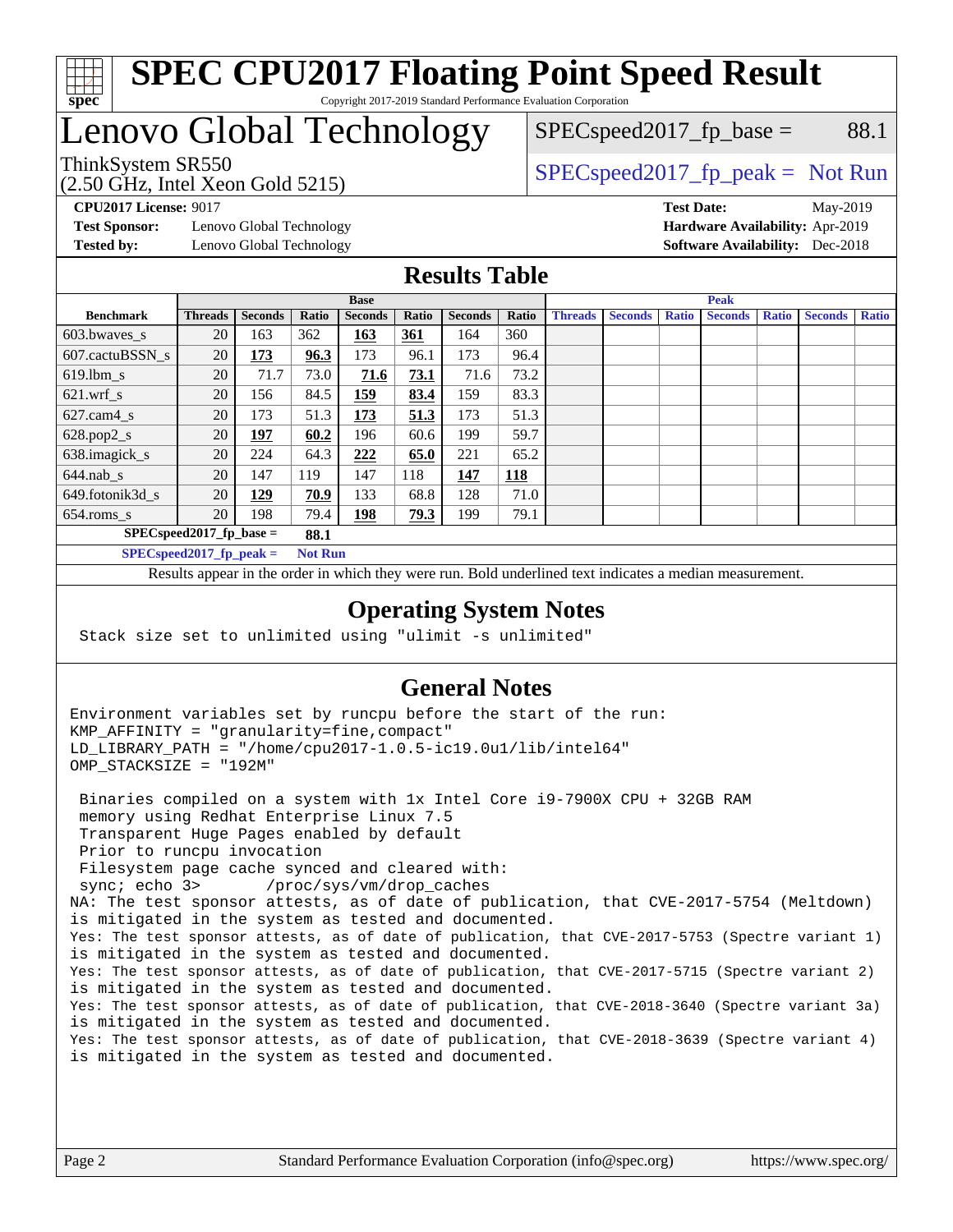| Lenovo Global Technology                                                                                                                                                                                                                                                                                                                                       |                          | $SPEC speed2017_fp\_base =$                                                                                                                                 | 88.1                                   |
|----------------------------------------------------------------------------------------------------------------------------------------------------------------------------------------------------------------------------------------------------------------------------------------------------------------------------------------------------------------|--------------------------|-------------------------------------------------------------------------------------------------------------------------------------------------------------|----------------------------------------|
| ThinkSystem SR550<br>$(2.50 \text{ GHz}, \text{Intel Xeon Gold } 5215)$                                                                                                                                                                                                                                                                                        |                          | $SPEC speed2017fr peak = Not Run$                                                                                                                           |                                        |
| <b>CPU2017 License: 9017</b>                                                                                                                                                                                                                                                                                                                                   |                          | <b>Test Date:</b>                                                                                                                                           | May-2019                               |
| <b>Test Sponsor:</b><br>Lenovo Global Technology                                                                                                                                                                                                                                                                                                               |                          |                                                                                                                                                             | Hardware Availability: Apr-2019        |
| <b>Tested by:</b><br>Lenovo Global Technology                                                                                                                                                                                                                                                                                                                  |                          |                                                                                                                                                             | <b>Software Availability:</b> Dec-2018 |
|                                                                                                                                                                                                                                                                                                                                                                | <b>Platform Notes</b>    |                                                                                                                                                             |                                        |
| BIOS configuration:<br>Choose Operating Mode set to Maximum Performance<br>Choose Operating Mode set to Custom Mode<br>MONITOR/MWAIT set to Enable<br>Hyper-Threading set to Disable<br>Sysinfo program /home/cpu2017-1.0.5-ic19.0ul/bin/sysinfo<br>Rev: r5974 of 2018-05-19 9bcde8f2999c33d61f64985e45859ea9<br>running on linux-h2e9 Mon May 6 12:33:37 2019 |                          |                                                                                                                                                             |                                        |
| SUT (System Under Test) info as seen by some common utilities.<br>For more information on this section, see<br>https://www.spec.org/cpu2017/Docs/config.html#sysinfo                                                                                                                                                                                           |                          |                                                                                                                                                             |                                        |
| "physical id"s (chips)<br>2<br>20 "processors"<br>cpu cores $: 10$<br>sibling: 10<br>physical 0: cores 0 1 2 3 4 8 9 10 11 12<br>physical 1: cores 0 1 2 3 4 8 9 10 11 12                                                                                                                                                                                      |                          | cores, siblings (Caution: counting these is hw and system dependent. The following<br>excerpts from /proc/cpuinfo might not be reliable. Use with caution.) |                                        |
| From 1scpu:                                                                                                                                                                                                                                                                                                                                                    |                          |                                                                                                                                                             |                                        |
| Architecture:                                                                                                                                                                                                                                                                                                                                                  | x86_64                   |                                                                                                                                                             |                                        |
| $CPU$ op-mode( $s$ ):                                                                                                                                                                                                                                                                                                                                          | $32$ -bit, $64$ -bit     |                                                                                                                                                             |                                        |
| Byte Order:<br>CPU(s):                                                                                                                                                                                                                                                                                                                                         | Little Endian<br>20      |                                                                                                                                                             |                                        |
| On-line CPU(s) list:                                                                                                                                                                                                                                                                                                                                           | $0 - 19$                 |                                                                                                                                                             |                                        |
| Thread(s) per core:                                                                                                                                                                                                                                                                                                                                            | $\mathbf{1}$             |                                                                                                                                                             |                                        |
| $Core(s)$ per socket:                                                                                                                                                                                                                                                                                                                                          | 10                       |                                                                                                                                                             |                                        |
| Socket(s):<br>NUMA $node(s)$ :                                                                                                                                                                                                                                                                                                                                 | 2<br>2                   |                                                                                                                                                             |                                        |
| Vendor ID:                                                                                                                                                                                                                                                                                                                                                     | GenuineIntel             |                                                                                                                                                             |                                        |
| CPU family:                                                                                                                                                                                                                                                                                                                                                    | 6                        |                                                                                                                                                             |                                        |
|                                                                                                                                                                                                                                                                                                                                                                |                          |                                                                                                                                                             |                                        |
| Model:                                                                                                                                                                                                                                                                                                                                                         | 85                       |                                                                                                                                                             |                                        |
| Model name:                                                                                                                                                                                                                                                                                                                                                    |                          | $Intel(R) Xeon(R) Gold 5215 CPU @ 2.50GHz$                                                                                                                  |                                        |
| Stepping:<br>CPU MHz:                                                                                                                                                                                                                                                                                                                                          | 6<br>2500.000            |                                                                                                                                                             |                                        |
| $CPU$ max $MHz:$                                                                                                                                                                                                                                                                                                                                               | 3400.0000                |                                                                                                                                                             |                                        |
| CPU min MHz:                                                                                                                                                                                                                                                                                                                                                   | 1000.0000                |                                                                                                                                                             |                                        |
| BogoMIPS:                                                                                                                                                                                                                                                                                                                                                      | 5000.00<br>$VT - x$      |                                                                                                                                                             |                                        |
| Virtualization:<br>L1d cache:                                                                                                                                                                                                                                                                                                                                  | 32K                      |                                                                                                                                                             |                                        |
| Lli cache:                                                                                                                                                                                                                                                                                                                                                     | 32K                      |                                                                                                                                                             |                                        |
| L2 cache:                                                                                                                                                                                                                                                                                                                                                      | 1024K                    |                                                                                                                                                             |                                        |
|                                                                                                                                                                                                                                                                                                                                                                | (Continued on next page) |                                                                                                                                                             |                                        |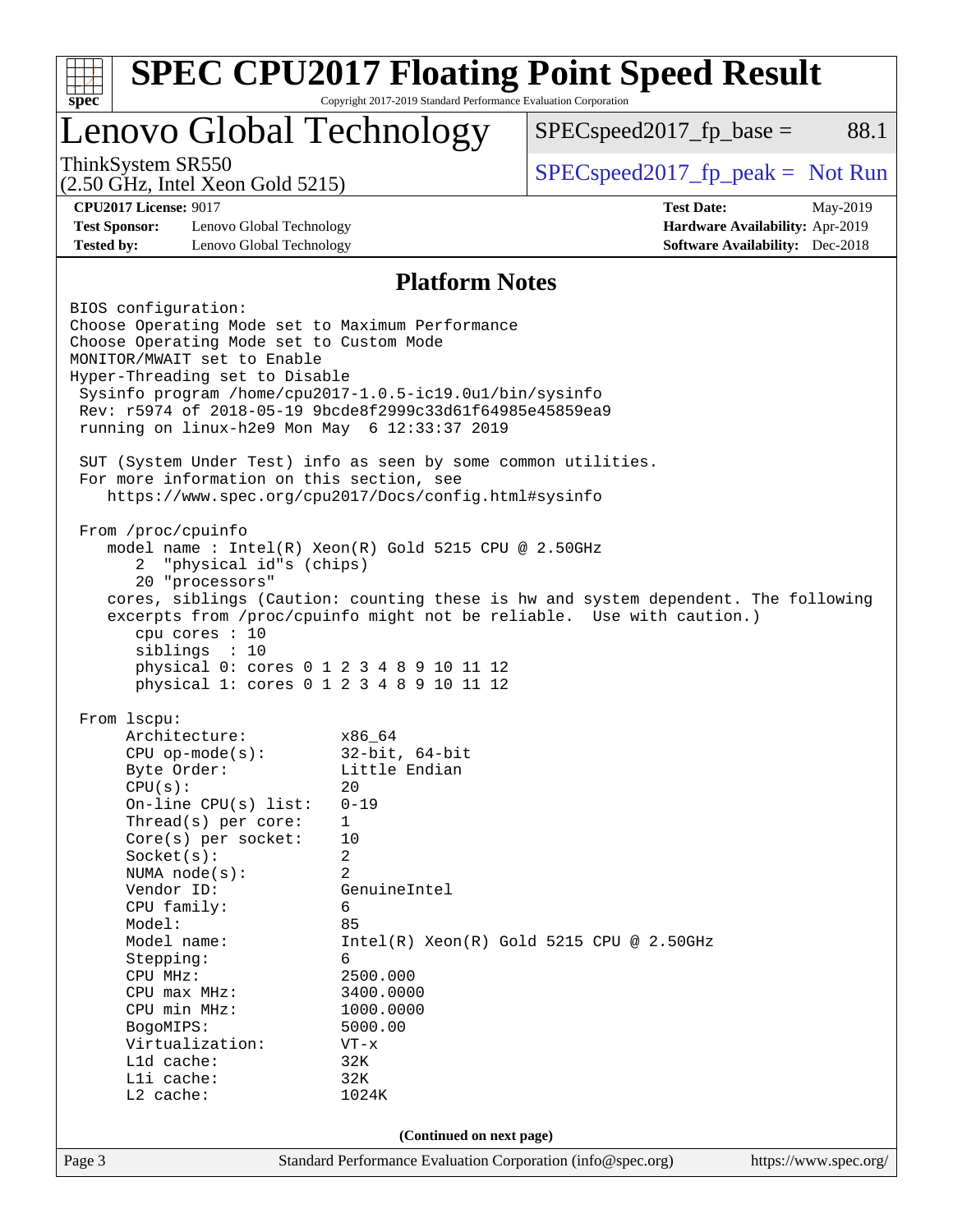| <b>SPEC CPU2017 Floating Point Speed Result</b><br>spec                                                                                                                                                                                                                                                                                                                                                                                                                                                                                                                                                                                                                                                                                                                                                                                                                                                                                                                                                                                                                                                                                                                                                                                                                                                                                                                                                                                                                                                                                                                                                                                                                                                                                                                                                                                                                                                        | Copyright 2017-2019 Standard Performance Evaluation Corporation |                                                               |                                                                                       |
|----------------------------------------------------------------------------------------------------------------------------------------------------------------------------------------------------------------------------------------------------------------------------------------------------------------------------------------------------------------------------------------------------------------------------------------------------------------------------------------------------------------------------------------------------------------------------------------------------------------------------------------------------------------------------------------------------------------------------------------------------------------------------------------------------------------------------------------------------------------------------------------------------------------------------------------------------------------------------------------------------------------------------------------------------------------------------------------------------------------------------------------------------------------------------------------------------------------------------------------------------------------------------------------------------------------------------------------------------------------------------------------------------------------------------------------------------------------------------------------------------------------------------------------------------------------------------------------------------------------------------------------------------------------------------------------------------------------------------------------------------------------------------------------------------------------------------------------------------------------------------------------------------------------|-----------------------------------------------------------------|---------------------------------------------------------------|---------------------------------------------------------------------------------------|
| Lenovo Global Technology                                                                                                                                                                                                                                                                                                                                                                                                                                                                                                                                                                                                                                                                                                                                                                                                                                                                                                                                                                                                                                                                                                                                                                                                                                                                                                                                                                                                                                                                                                                                                                                                                                                                                                                                                                                                                                                                                       |                                                                 | $SPEC speed2017fr base =$                                     | 88.1                                                                                  |
| ThinkSystem SR550<br>$(2.50 \text{ GHz}, \text{Intel Xeon Gold } 5215)$                                                                                                                                                                                                                                                                                                                                                                                                                                                                                                                                                                                                                                                                                                                                                                                                                                                                                                                                                                                                                                                                                                                                                                                                                                                                                                                                                                                                                                                                                                                                                                                                                                                                                                                                                                                                                                        |                                                                 | $SPEC speed2017fr peak = Not Run$                             |                                                                                       |
| <b>CPU2017 License: 9017</b><br><b>Test Sponsor:</b><br>Lenovo Global Technology<br><b>Tested by:</b><br>Lenovo Global Technology                                                                                                                                                                                                                                                                                                                                                                                                                                                                                                                                                                                                                                                                                                                                                                                                                                                                                                                                                                                                                                                                                                                                                                                                                                                                                                                                                                                                                                                                                                                                                                                                                                                                                                                                                                              |                                                                 | <b>Test Date:</b>                                             | May-2019<br>Hardware Availability: Apr-2019<br><b>Software Availability:</b> Dec-2018 |
|                                                                                                                                                                                                                                                                                                                                                                                                                                                                                                                                                                                                                                                                                                                                                                                                                                                                                                                                                                                                                                                                                                                                                                                                                                                                                                                                                                                                                                                                                                                                                                                                                                                                                                                                                                                                                                                                                                                | <b>Platform Notes (Continued)</b>                               |                                                               |                                                                                       |
| L3 cache:<br>$0 - 9$<br>NUMA node0 CPU(s):<br>NUMA nodel CPU(s):<br>Flags:<br>pat pse36 clflush dts acpi mmx fxsr sse sse2 ss ht tm pbe syscall nx pdpelgb rdtscp<br>lm constant_tsc art arch_perfmon pebs bts rep_good nopl xtopology nonstop_tsc cpuid<br>aperfmperf pni pclmulqdq dtes64 monitor ds_cpl vmx smx est tm2 ssse3 sdbg fma cx16<br>xtpr pdcm pcid dca sse4_1 sse4_2 x2apic movbe popcnt tsc_deadline_timer aes xsave<br>avx f16c rdrand lahf_lm abm 3dnowprefetch cpuid_fault epb cat_13 cdp_13<br>invpcid_single ssbd mba ibrs ibpb stibp tpr_shadow vnmi flexpriority ept vpid<br>fsgsbase tsc_adjust bmil hle avx2 smep bmi2 erms invpcid rtm cqm mpx rdt_a avx512f<br>avx512dq rdseed adx smap clflushopt clwb intel_pt avx512cd avx512bw avx512vl<br>xsaveopt xsavec xgetbvl xsaves cqm_llc cqm_occup_llc cqm_mbm_total cqm_mbm_local<br>dtherm ida arat pln pts pku ospke avx512_vnni flush_lld arch_capabilities<br>/proc/cpuinfo cache data<br>cache size $: 14080$ KB<br>From numactl --hardware WARNING: a numactl 'node' might or might not correspond to a<br>physical chip.<br>$available: 2 nodes (0-1)$<br>node 0 cpus: 0 1 2 3 4 5 6 7 8 9<br>node 0 size: 193097 MB<br>node 0 free: 192646 MB<br>node 1 cpus: 10 11 12 13 14 15 16 17 18 19<br>node 1 size: 193510 MB<br>node 1 free: 192999 MB<br>node distances:<br>node<br>$\overline{0}$<br>$\overline{\phantom{1}}$<br>0:<br>10<br>21<br>1:<br>21 10<br>From /proc/meminfo<br>MemTotal:<br>395886680 kB<br>HugePages_Total:<br>$\Omega$<br>Hugepagesize:<br>2048 kB<br>From /etc/*release* /etc/*version*<br>$S$ uSE-release:<br>SUSE Linux Enterprise Server 12 (x86_64)<br>$VERSION = 12$<br>PATCHLEVEL = $4$<br># This file is deprecated and will be removed in a future service pack or release.<br># Please check /etc/os-release for details about this release.<br>os-release:<br>NAME="SLES"<br>VERSION="12-SP4" | 14080K<br>$10 - 19$                                             | fpu vme de pse tsc msr pae mce cx8 apic sep mtrr pge mca cmov |                                                                                       |
|                                                                                                                                                                                                                                                                                                                                                                                                                                                                                                                                                                                                                                                                                                                                                                                                                                                                                                                                                                                                                                                                                                                                                                                                                                                                                                                                                                                                                                                                                                                                                                                                                                                                                                                                                                                                                                                                                                                | (Continued on next page)                                        |                                                               |                                                                                       |
| Page 4                                                                                                                                                                                                                                                                                                                                                                                                                                                                                                                                                                                                                                                                                                                                                                                                                                                                                                                                                                                                                                                                                                                                                                                                                                                                                                                                                                                                                                                                                                                                                                                                                                                                                                                                                                                                                                                                                                         | Standard Performance Evaluation Corporation (info@spec.org)     |                                                               | https://www.spec.org/                                                                 |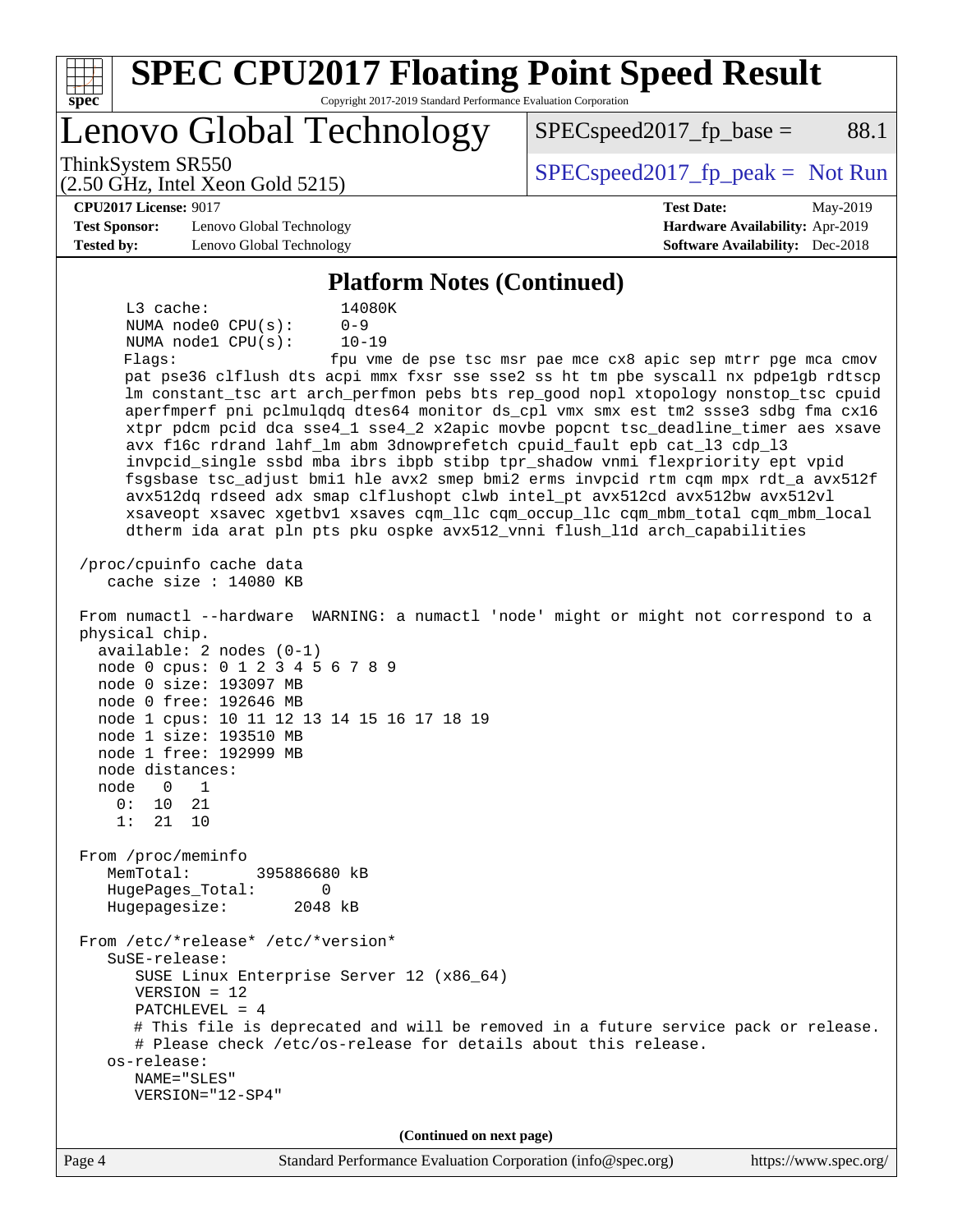

 $SPEC speed2017<sub>fp</sub> base = 88.1$ 

(2.50 GHz, Intel Xeon Gold 5215)

ThinkSystem SR550<br>  $S$ PECspeed2017\_fp\_peak = Not Run

**[Test Sponsor:](http://www.spec.org/auto/cpu2017/Docs/result-fields.html#TestSponsor)** Lenovo Global Technology **[Hardware Availability:](http://www.spec.org/auto/cpu2017/Docs/result-fields.html#HardwareAvailability)** Apr-2019 **[Tested by:](http://www.spec.org/auto/cpu2017/Docs/result-fields.html#Testedby)** Lenovo Global Technology **[Software Availability:](http://www.spec.org/auto/cpu2017/Docs/result-fields.html#SoftwareAvailability)** Dec-2018

**[CPU2017 License:](http://www.spec.org/auto/cpu2017/Docs/result-fields.html#CPU2017License)** 9017 **[Test Date:](http://www.spec.org/auto/cpu2017/Docs/result-fields.html#TestDate)** May-2019

#### **[Platform Notes \(Continued\)](http://www.spec.org/auto/cpu2017/Docs/result-fields.html#PlatformNotes)**

 VERSION\_ID="12.4" PRETTY\_NAME="SUSE Linux Enterprise Server 12 SP4" ID="sles" ANSI\_COLOR="0;32" CPE\_NAME="cpe:/o:suse:sles:12:sp4"

uname -a:

 Linux linux-h2e9 4.12.14-94.41-default #1 SMP Wed Oct 31 12:25:04 UTC 2018 (3090901) x86\_64 x86\_64 x86\_64 GNU/Linux

Kernel self-reported vulnerability status:

 CVE-2017-5754 (Meltdown): Not affected CVE-2017-5753 (Spectre variant 1): Mitigation: \_\_user pointer sanitization CVE-2017-5715 (Spectre variant 2): Mitigation: Indirect Branch Restricted Speculation, IBPB, IBRS\_FW

run-level 3 May 6 11:27

 SPEC is set to: /home/cpu2017-1.0.5-ic19.0u1 Filesystem Type Size Used Avail Use% Mounted on /dev/sda3 xfs 892G 31G 861G 4% /

 Additional information from dmidecode follows. WARNING: Use caution when you interpret this section. The 'dmidecode' program reads system data which is "intended to allow hardware to be accurately determined", but the intent may not be met, as there are frequent changes to hardware, firmware, and the "DMTF SMBIOS" standard. BIOS Lenovo -[TEE135L-2.10]- 01/10/2019 Memory:

12x SK Hynix HMA84GR7AFR4N-VK 32 GB 2 rank 2666

(End of data from sysinfo program)

**[Compiler Version Notes](http://www.spec.org/auto/cpu2017/Docs/result-fields.html#CompilerVersionNotes)**

Page 5 Standard Performance Evaluation Corporation [\(info@spec.org\)](mailto:info@spec.org) <https://www.spec.org/> ============================================================================== CC 619.lbm\_s(base) 638.imagick\_s(base) 644.nab\_s(base) ------------------------------------------------------------------------------ Intel(R) C Intel(R) 64 Compiler for applications running on Intel(R)  $64$ , Version 19.0.1.144 Build 20181018 Copyright (C) 1985-2018 Intel Corporation. All rights reserved. ------------------------------------------------------------------------------ ============================================================================== FC 607.cactuBSSN\_s(base) ------------------------------------------------------------------------------ **(Continued on next page)**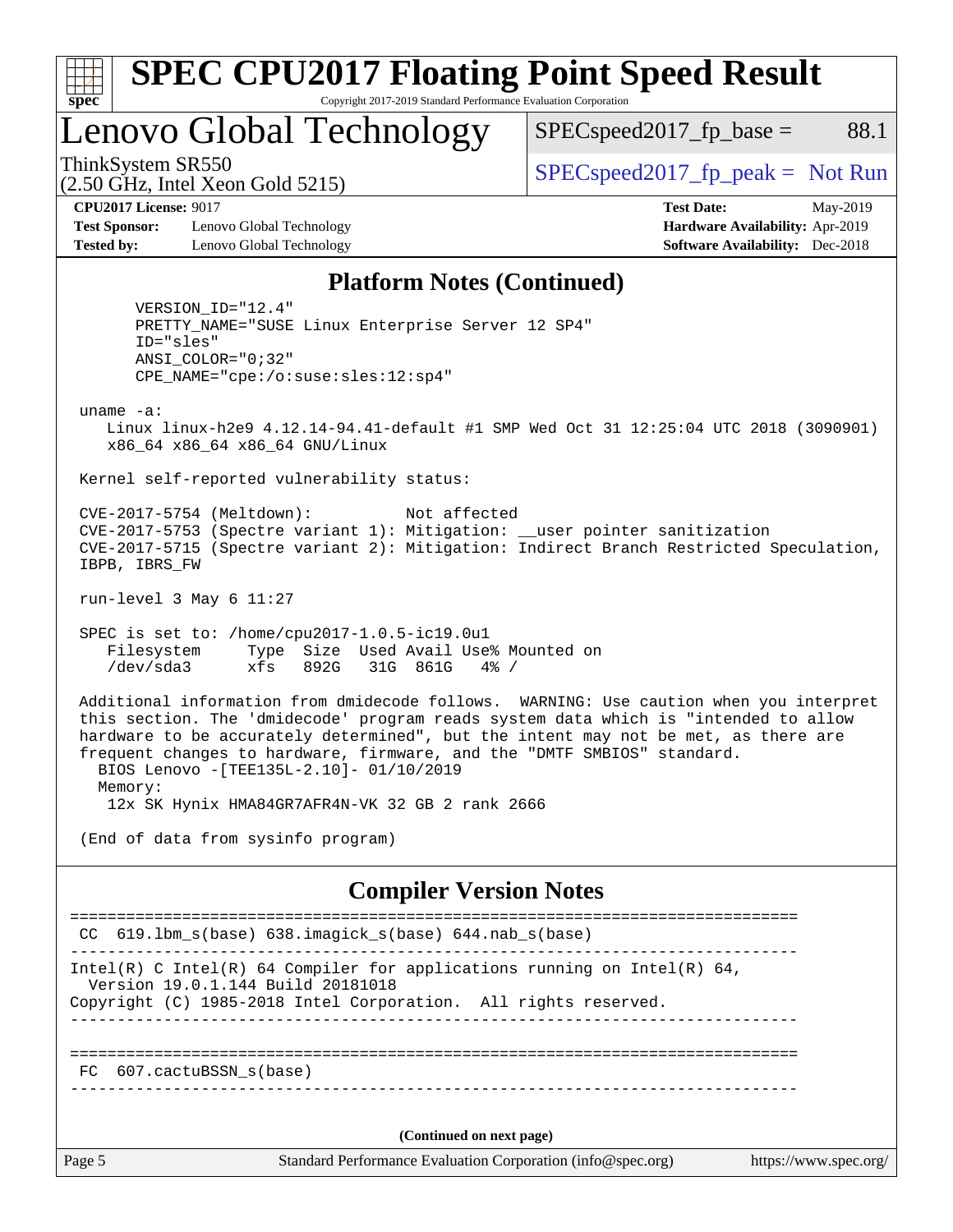

# **[SPEC CPU2017 Floating Point Speed Result](http://www.spec.org/auto/cpu2017/Docs/result-fields.html#SPECCPU2017FloatingPointSpeedResult)**

Copyright 2017-2019 Standard Performance Evaluation Corporation

## Lenovo Global Technology

ThinkSystem SR550<br>  $\begin{array}{r} \text{SPEC speed2017\_fp\_peak = Not Run} \\ \text{SPEC speed2017\_fp\_peak = Not Run} \end{array}$ 

 $SPEC speed2017_fp\_base = 88.1$ 

(2.50 GHz, Intel Xeon Gold 5215)

**[CPU2017 License:](http://www.spec.org/auto/cpu2017/Docs/result-fields.html#CPU2017License)** 9017 **[Test Date:](http://www.spec.org/auto/cpu2017/Docs/result-fields.html#TestDate)** May-2019 **[Test Sponsor:](http://www.spec.org/auto/cpu2017/Docs/result-fields.html#TestSponsor)** Lenovo Global Technology **[Hardware Availability:](http://www.spec.org/auto/cpu2017/Docs/result-fields.html#HardwareAvailability)** Apr-2019 **[Tested by:](http://www.spec.org/auto/cpu2017/Docs/result-fields.html#Testedby)** Lenovo Global Technology **[Software Availability:](http://www.spec.org/auto/cpu2017/Docs/result-fields.html#SoftwareAvailability)** Dec-2018

### **[Compiler Version Notes \(Continued\)](http://www.spec.org/auto/cpu2017/Docs/result-fields.html#CompilerVersionNotes)**

| Intel(R) $C++$ Intel(R) 64 Compiler for applications running on Intel(R) 64,<br>Version 19.0.1.144 Build 20181018                                                                                                                                                                                                                                                              |
|--------------------------------------------------------------------------------------------------------------------------------------------------------------------------------------------------------------------------------------------------------------------------------------------------------------------------------------------------------------------------------|
| Copyright (C) 1985-2018 Intel Corporation. All rights reserved.<br>Intel(R) C Intel(R) 64 Compiler for applications running on Intel(R) 64,<br>Version 19.0.1.144 Build 20181018                                                                                                                                                                                               |
| Copyright (C) 1985-2018 Intel Corporation. All rights reserved.<br>$Intel(R)$ Fortran Intel(R) 64 Compiler for applications running on Intel(R)<br>64, Version 19.0.1.144 Build 20181018                                                                                                                                                                                       |
| Copyright (C) 1985-2018 Intel Corporation. All rights reserved.                                                                                                                                                                                                                                                                                                                |
| FC 603.bwaves s(base) 649.fotonik3d s(base) 654.roms s(base)                                                                                                                                                                                                                                                                                                                   |
| $Intel(R)$ Fortran Intel(R) 64 Compiler for applications running on Intel(R)<br>64, Version 19.0.1.144 Build 20181018<br>Copyright (C) 1985-2018 Intel Corporation. All rights reserved.                                                                                                                                                                                       |
| CC 621.wrf_s(base) 627.cam4_s(base) 628.pop2_s(base)                                                                                                                                                                                                                                                                                                                           |
| $Intel(R)$ Fortran Intel(R) 64 Compiler for applications running on Intel(R)<br>64, Version 19.0.1.144 Build 20181018<br>Copyright (C) 1985-2018 Intel Corporation. All rights reserved.<br>$Intel(R)$ C Intel(R) 64 Compiler for applications running on Intel(R) 64,<br>Version 19.0.1.144 Build 20181018<br>Copyright (C) 1985-2018 Intel Corporation. All rights reserved. |

### **[Base Compiler Invocation](http://www.spec.org/auto/cpu2017/Docs/result-fields.html#BaseCompilerInvocation)**

[C benchmarks](http://www.spec.org/auto/cpu2017/Docs/result-fields.html#Cbenchmarks): [icc -m64 -std=c11](http://www.spec.org/cpu2017/results/res2019q3/cpu2017-20190708-15979.flags.html#user_CCbase_intel_icc_64bit_c11_33ee0cdaae7deeeab2a9725423ba97205ce30f63b9926c2519791662299b76a0318f32ddfffdc46587804de3178b4f9328c46fa7c2b0cd779d7a61945c91cd35)

[Fortran benchmarks](http://www.spec.org/auto/cpu2017/Docs/result-fields.html#Fortranbenchmarks): [ifort -m64](http://www.spec.org/cpu2017/results/res2019q3/cpu2017-20190708-15979.flags.html#user_FCbase_intel_ifort_64bit_24f2bb282fbaeffd6157abe4f878425411749daecae9a33200eee2bee2fe76f3b89351d69a8130dd5949958ce389cf37ff59a95e7a40d588e8d3a57e0c3fd751)

[Benchmarks using both Fortran and C](http://www.spec.org/auto/cpu2017/Docs/result-fields.html#BenchmarksusingbothFortranandC): [ifort -m64](http://www.spec.org/cpu2017/results/res2019q3/cpu2017-20190708-15979.flags.html#user_CC_FCbase_intel_ifort_64bit_24f2bb282fbaeffd6157abe4f878425411749daecae9a33200eee2bee2fe76f3b89351d69a8130dd5949958ce389cf37ff59a95e7a40d588e8d3a57e0c3fd751) [icc -m64 -std=c11](http://www.spec.org/cpu2017/results/res2019q3/cpu2017-20190708-15979.flags.html#user_CC_FCbase_intel_icc_64bit_c11_33ee0cdaae7deeeab2a9725423ba97205ce30f63b9926c2519791662299b76a0318f32ddfffdc46587804de3178b4f9328c46fa7c2b0cd779d7a61945c91cd35)

[Benchmarks using Fortran, C, and C++:](http://www.spec.org/auto/cpu2017/Docs/result-fields.html#BenchmarksusingFortranCandCXX) [icpc -m64](http://www.spec.org/cpu2017/results/res2019q3/cpu2017-20190708-15979.flags.html#user_CC_CXX_FCbase_intel_icpc_64bit_4ecb2543ae3f1412ef961e0650ca070fec7b7afdcd6ed48761b84423119d1bf6bdf5cad15b44d48e7256388bc77273b966e5eb805aefd121eb22e9299b2ec9d9) [icc -m64 -std=c11](http://www.spec.org/cpu2017/results/res2019q3/cpu2017-20190708-15979.flags.html#user_CC_CXX_FCbase_intel_icc_64bit_c11_33ee0cdaae7deeeab2a9725423ba97205ce30f63b9926c2519791662299b76a0318f32ddfffdc46587804de3178b4f9328c46fa7c2b0cd779d7a61945c91cd35) [ifort -m64](http://www.spec.org/cpu2017/results/res2019q3/cpu2017-20190708-15979.flags.html#user_CC_CXX_FCbase_intel_ifort_64bit_24f2bb282fbaeffd6157abe4f878425411749daecae9a33200eee2bee2fe76f3b89351d69a8130dd5949958ce389cf37ff59a95e7a40d588e8d3a57e0c3fd751)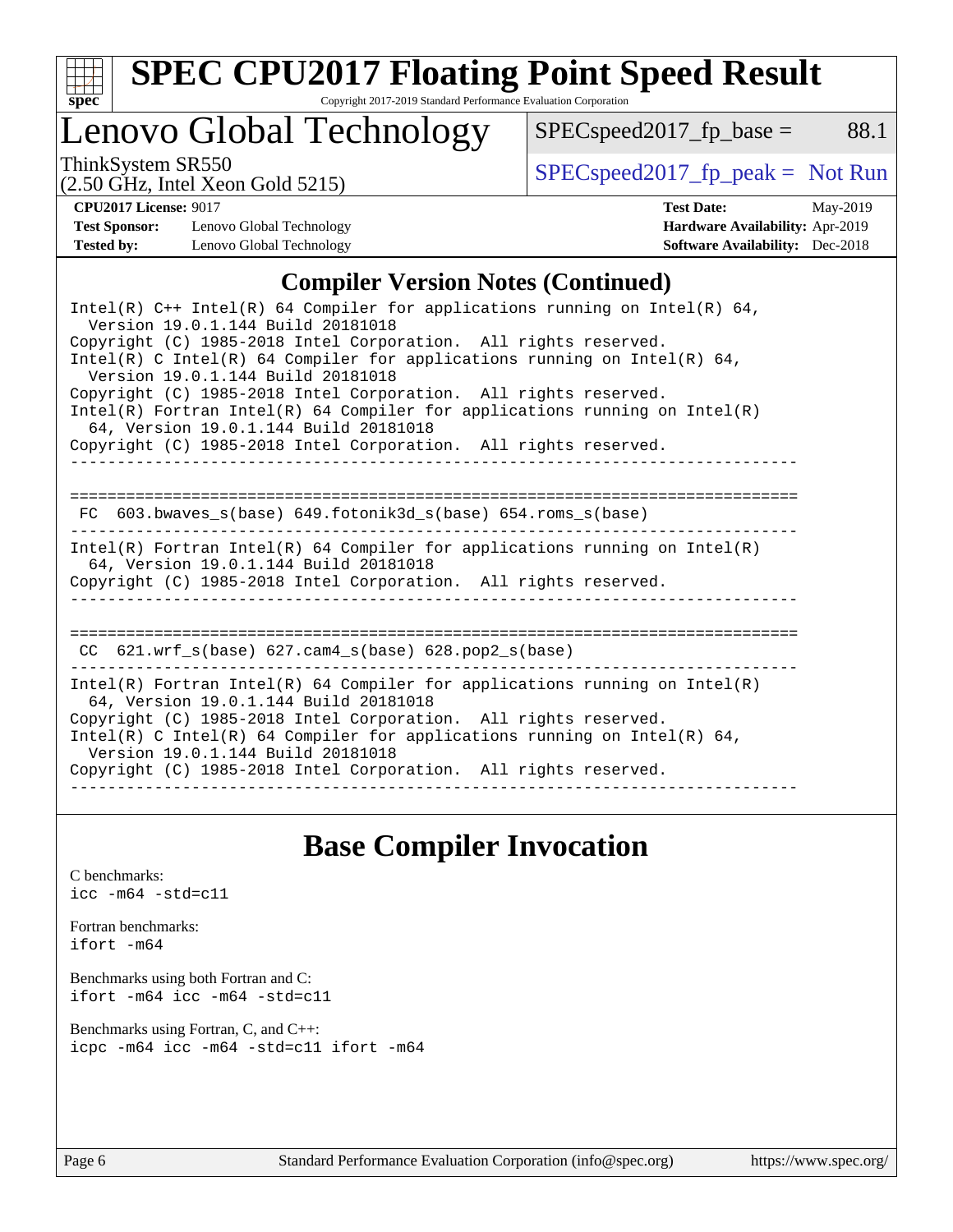

#### **[SPEC CPU2017 Floating Point Speed Result](http://www.spec.org/auto/cpu2017/Docs/result-fields.html#SPECCPU2017FloatingPointSpeedResult)** Copyright 2017-2019 Standard Performance Evaluation Corporation

## Lenovo Global Technology

 $SPEC speed2017<sub>fp</sub> base = 88.1$ 

(2.50 GHz, Intel Xeon Gold 5215)

ThinkSystem SR550  $SPEC speed2017$  [p\_peak = Not Run

**[Test Sponsor:](http://www.spec.org/auto/cpu2017/Docs/result-fields.html#TestSponsor)** Lenovo Global Technology **[Hardware Availability:](http://www.spec.org/auto/cpu2017/Docs/result-fields.html#HardwareAvailability)** Apr-2019 **[Tested by:](http://www.spec.org/auto/cpu2017/Docs/result-fields.html#Testedby)** Lenovo Global Technology **[Software Availability:](http://www.spec.org/auto/cpu2017/Docs/result-fields.html#SoftwareAvailability)** Dec-2018

**[CPU2017 License:](http://www.spec.org/auto/cpu2017/Docs/result-fields.html#CPU2017License)** 9017 **[Test Date:](http://www.spec.org/auto/cpu2017/Docs/result-fields.html#TestDate)** May-2019

### **[Base Portability Flags](http://www.spec.org/auto/cpu2017/Docs/result-fields.html#BasePortabilityFlags)**

 603.bwaves\_s: [-DSPEC\\_LP64](http://www.spec.org/cpu2017/results/res2019q3/cpu2017-20190708-15979.flags.html#suite_basePORTABILITY603_bwaves_s_DSPEC_LP64) 607.cactuBSSN\_s: [-DSPEC\\_LP64](http://www.spec.org/cpu2017/results/res2019q3/cpu2017-20190708-15979.flags.html#suite_basePORTABILITY607_cactuBSSN_s_DSPEC_LP64) 619.lbm\_s: [-DSPEC\\_LP64](http://www.spec.org/cpu2017/results/res2019q3/cpu2017-20190708-15979.flags.html#suite_basePORTABILITY619_lbm_s_DSPEC_LP64) 621.wrf\_s: [-DSPEC\\_LP64](http://www.spec.org/cpu2017/results/res2019q3/cpu2017-20190708-15979.flags.html#suite_basePORTABILITY621_wrf_s_DSPEC_LP64) [-DSPEC\\_CASE\\_FLAG](http://www.spec.org/cpu2017/results/res2019q3/cpu2017-20190708-15979.flags.html#b621.wrf_s_baseCPORTABILITY_DSPEC_CASE_FLAG) [-convert big\\_endian](http://www.spec.org/cpu2017/results/res2019q3/cpu2017-20190708-15979.flags.html#user_baseFPORTABILITY621_wrf_s_convert_big_endian_c3194028bc08c63ac5d04de18c48ce6d347e4e562e8892b8bdbdc0214820426deb8554edfa529a3fb25a586e65a3d812c835984020483e7e73212c4d31a38223) 627.cam4\_s: [-DSPEC\\_LP64](http://www.spec.org/cpu2017/results/res2019q3/cpu2017-20190708-15979.flags.html#suite_basePORTABILITY627_cam4_s_DSPEC_LP64) [-DSPEC\\_CASE\\_FLAG](http://www.spec.org/cpu2017/results/res2019q3/cpu2017-20190708-15979.flags.html#b627.cam4_s_baseCPORTABILITY_DSPEC_CASE_FLAG) 628.pop2\_s: [-DSPEC\\_LP64](http://www.spec.org/cpu2017/results/res2019q3/cpu2017-20190708-15979.flags.html#suite_basePORTABILITY628_pop2_s_DSPEC_LP64) [-DSPEC\\_CASE\\_FLAG](http://www.spec.org/cpu2017/results/res2019q3/cpu2017-20190708-15979.flags.html#b628.pop2_s_baseCPORTABILITY_DSPEC_CASE_FLAG) [-convert big\\_endian](http://www.spec.org/cpu2017/results/res2019q3/cpu2017-20190708-15979.flags.html#user_baseFPORTABILITY628_pop2_s_convert_big_endian_c3194028bc08c63ac5d04de18c48ce6d347e4e562e8892b8bdbdc0214820426deb8554edfa529a3fb25a586e65a3d812c835984020483e7e73212c4d31a38223) [-assume byterecl](http://www.spec.org/cpu2017/results/res2019q3/cpu2017-20190708-15979.flags.html#user_baseFPORTABILITY628_pop2_s_assume_byterecl_7e47d18b9513cf18525430bbf0f2177aa9bf368bc7a059c09b2c06a34b53bd3447c950d3f8d6c70e3faf3a05c8557d66a5798b567902e8849adc142926523472) 638.imagick\_s: [-DSPEC\\_LP64](http://www.spec.org/cpu2017/results/res2019q3/cpu2017-20190708-15979.flags.html#suite_basePORTABILITY638_imagick_s_DSPEC_LP64) 644.nab\_s: [-DSPEC\\_LP64](http://www.spec.org/cpu2017/results/res2019q3/cpu2017-20190708-15979.flags.html#suite_basePORTABILITY644_nab_s_DSPEC_LP64) 649.fotonik3d\_s: [-DSPEC\\_LP64](http://www.spec.org/cpu2017/results/res2019q3/cpu2017-20190708-15979.flags.html#suite_basePORTABILITY649_fotonik3d_s_DSPEC_LP64) 654.roms\_s: [-DSPEC\\_LP64](http://www.spec.org/cpu2017/results/res2019q3/cpu2017-20190708-15979.flags.html#suite_basePORTABILITY654_roms_s_DSPEC_LP64)

## **[Base Optimization Flags](http://www.spec.org/auto/cpu2017/Docs/result-fields.html#BaseOptimizationFlags)**

[C benchmarks](http://www.spec.org/auto/cpu2017/Docs/result-fields.html#Cbenchmarks):

[-xCORE-AVX512](http://www.spec.org/cpu2017/results/res2019q3/cpu2017-20190708-15979.flags.html#user_CCbase_f-xCORE-AVX512) [-ipo](http://www.spec.org/cpu2017/results/res2019q3/cpu2017-20190708-15979.flags.html#user_CCbase_f-ipo) [-O3](http://www.spec.org/cpu2017/results/res2019q3/cpu2017-20190708-15979.flags.html#user_CCbase_f-O3) [-no-prec-div](http://www.spec.org/cpu2017/results/res2019q3/cpu2017-20190708-15979.flags.html#user_CCbase_f-no-prec-div) [-qopt-prefetch](http://www.spec.org/cpu2017/results/res2019q3/cpu2017-20190708-15979.flags.html#user_CCbase_f-qopt-prefetch) [-ffinite-math-only](http://www.spec.org/cpu2017/results/res2019q3/cpu2017-20190708-15979.flags.html#user_CCbase_f_finite_math_only_cb91587bd2077682c4b38af759c288ed7c732db004271a9512da14a4f8007909a5f1427ecbf1a0fb78ff2a814402c6114ac565ca162485bbcae155b5e4258871) [-qopt-mem-layout-trans=4](http://www.spec.org/cpu2017/results/res2019q3/cpu2017-20190708-15979.flags.html#user_CCbase_f-qopt-mem-layout-trans_fa39e755916c150a61361b7846f310bcdf6f04e385ef281cadf3647acec3f0ae266d1a1d22d972a7087a248fd4e6ca390a3634700869573d231a252c784941a8) [-qopenmp](http://www.spec.org/cpu2017/results/res2019q3/cpu2017-20190708-15979.flags.html#user_CCbase_qopenmp_16be0c44f24f464004c6784a7acb94aca937f053568ce72f94b139a11c7c168634a55f6653758ddd83bcf7b8463e8028bb0b48b77bcddc6b78d5d95bb1df2967) [-DSPEC\\_OPENMP](http://www.spec.org/cpu2017/results/res2019q3/cpu2017-20190708-15979.flags.html#suite_CCbase_DSPEC_OPENMP)

[Fortran benchmarks](http://www.spec.org/auto/cpu2017/Docs/result-fields.html#Fortranbenchmarks):

[-DSPEC\\_OPENMP](http://www.spec.org/cpu2017/results/res2019q3/cpu2017-20190708-15979.flags.html#suite_FCbase_DSPEC_OPENMP) [-xCORE-AVX512](http://www.spec.org/cpu2017/results/res2019q3/cpu2017-20190708-15979.flags.html#user_FCbase_f-xCORE-AVX512) [-ipo](http://www.spec.org/cpu2017/results/res2019q3/cpu2017-20190708-15979.flags.html#user_FCbase_f-ipo) [-O3](http://www.spec.org/cpu2017/results/res2019q3/cpu2017-20190708-15979.flags.html#user_FCbase_f-O3) [-no-prec-div](http://www.spec.org/cpu2017/results/res2019q3/cpu2017-20190708-15979.flags.html#user_FCbase_f-no-prec-div) [-qopt-prefetch](http://www.spec.org/cpu2017/results/res2019q3/cpu2017-20190708-15979.flags.html#user_FCbase_f-qopt-prefetch) [-ffinite-math-only](http://www.spec.org/cpu2017/results/res2019q3/cpu2017-20190708-15979.flags.html#user_FCbase_f_finite_math_only_cb91587bd2077682c4b38af759c288ed7c732db004271a9512da14a4f8007909a5f1427ecbf1a0fb78ff2a814402c6114ac565ca162485bbcae155b5e4258871) [-qopt-mem-layout-trans=4](http://www.spec.org/cpu2017/results/res2019q3/cpu2017-20190708-15979.flags.html#user_FCbase_f-qopt-mem-layout-trans_fa39e755916c150a61361b7846f310bcdf6f04e385ef281cadf3647acec3f0ae266d1a1d22d972a7087a248fd4e6ca390a3634700869573d231a252c784941a8) [-qopenmp](http://www.spec.org/cpu2017/results/res2019q3/cpu2017-20190708-15979.flags.html#user_FCbase_qopenmp_16be0c44f24f464004c6784a7acb94aca937f053568ce72f94b139a11c7c168634a55f6653758ddd83bcf7b8463e8028bb0b48b77bcddc6b78d5d95bb1df2967) [-nostandard-realloc-lhs](http://www.spec.org/cpu2017/results/res2019q3/cpu2017-20190708-15979.flags.html#user_FCbase_f_2003_std_realloc_82b4557e90729c0f113870c07e44d33d6f5a304b4f63d4c15d2d0f1fab99f5daaed73bdb9275d9ae411527f28b936061aa8b9c8f2d63842963b95c9dd6426b8a)

[Benchmarks using both Fortran and C](http://www.spec.org/auto/cpu2017/Docs/result-fields.html#BenchmarksusingbothFortranandC):

[-xCORE-AVX512](http://www.spec.org/cpu2017/results/res2019q3/cpu2017-20190708-15979.flags.html#user_CC_FCbase_f-xCORE-AVX512) [-ipo](http://www.spec.org/cpu2017/results/res2019q3/cpu2017-20190708-15979.flags.html#user_CC_FCbase_f-ipo) [-O3](http://www.spec.org/cpu2017/results/res2019q3/cpu2017-20190708-15979.flags.html#user_CC_FCbase_f-O3) [-no-prec-div](http://www.spec.org/cpu2017/results/res2019q3/cpu2017-20190708-15979.flags.html#user_CC_FCbase_f-no-prec-div) [-qopt-prefetch](http://www.spec.org/cpu2017/results/res2019q3/cpu2017-20190708-15979.flags.html#user_CC_FCbase_f-qopt-prefetch) [-ffinite-math-only](http://www.spec.org/cpu2017/results/res2019q3/cpu2017-20190708-15979.flags.html#user_CC_FCbase_f_finite_math_only_cb91587bd2077682c4b38af759c288ed7c732db004271a9512da14a4f8007909a5f1427ecbf1a0fb78ff2a814402c6114ac565ca162485bbcae155b5e4258871) [-qopt-mem-layout-trans=4](http://www.spec.org/cpu2017/results/res2019q3/cpu2017-20190708-15979.flags.html#user_CC_FCbase_f-qopt-mem-layout-trans_fa39e755916c150a61361b7846f310bcdf6f04e385ef281cadf3647acec3f0ae266d1a1d22d972a7087a248fd4e6ca390a3634700869573d231a252c784941a8) [-qopenmp](http://www.spec.org/cpu2017/results/res2019q3/cpu2017-20190708-15979.flags.html#user_CC_FCbase_qopenmp_16be0c44f24f464004c6784a7acb94aca937f053568ce72f94b139a11c7c168634a55f6653758ddd83bcf7b8463e8028bb0b48b77bcddc6b78d5d95bb1df2967) [-DSPEC\\_OPENMP](http://www.spec.org/cpu2017/results/res2019q3/cpu2017-20190708-15979.flags.html#suite_CC_FCbase_DSPEC_OPENMP) [-nostandard-realloc-lhs](http://www.spec.org/cpu2017/results/res2019q3/cpu2017-20190708-15979.flags.html#user_CC_FCbase_f_2003_std_realloc_82b4557e90729c0f113870c07e44d33d6f5a304b4f63d4c15d2d0f1fab99f5daaed73bdb9275d9ae411527f28b936061aa8b9c8f2d63842963b95c9dd6426b8a)

[Benchmarks using Fortran, C, and C++:](http://www.spec.org/auto/cpu2017/Docs/result-fields.html#BenchmarksusingFortranCandCXX)

[-xCORE-AVX512](http://www.spec.org/cpu2017/results/res2019q3/cpu2017-20190708-15979.flags.html#user_CC_CXX_FCbase_f-xCORE-AVX512) [-ipo](http://www.spec.org/cpu2017/results/res2019q3/cpu2017-20190708-15979.flags.html#user_CC_CXX_FCbase_f-ipo) [-O3](http://www.spec.org/cpu2017/results/res2019q3/cpu2017-20190708-15979.flags.html#user_CC_CXX_FCbase_f-O3) [-no-prec-div](http://www.spec.org/cpu2017/results/res2019q3/cpu2017-20190708-15979.flags.html#user_CC_CXX_FCbase_f-no-prec-div) [-qopt-prefetch](http://www.spec.org/cpu2017/results/res2019q3/cpu2017-20190708-15979.flags.html#user_CC_CXX_FCbase_f-qopt-prefetch) [-ffinite-math-only](http://www.spec.org/cpu2017/results/res2019q3/cpu2017-20190708-15979.flags.html#user_CC_CXX_FCbase_f_finite_math_only_cb91587bd2077682c4b38af759c288ed7c732db004271a9512da14a4f8007909a5f1427ecbf1a0fb78ff2a814402c6114ac565ca162485bbcae155b5e4258871) [-qopt-mem-layout-trans=4](http://www.spec.org/cpu2017/results/res2019q3/cpu2017-20190708-15979.flags.html#user_CC_CXX_FCbase_f-qopt-mem-layout-trans_fa39e755916c150a61361b7846f310bcdf6f04e385ef281cadf3647acec3f0ae266d1a1d22d972a7087a248fd4e6ca390a3634700869573d231a252c784941a8) [-qopenmp](http://www.spec.org/cpu2017/results/res2019q3/cpu2017-20190708-15979.flags.html#user_CC_CXX_FCbase_qopenmp_16be0c44f24f464004c6784a7acb94aca937f053568ce72f94b139a11c7c168634a55f6653758ddd83bcf7b8463e8028bb0b48b77bcddc6b78d5d95bb1df2967) [-DSPEC\\_OPENMP](http://www.spec.org/cpu2017/results/res2019q3/cpu2017-20190708-15979.flags.html#suite_CC_CXX_FCbase_DSPEC_OPENMP) [-nostandard-realloc-lhs](http://www.spec.org/cpu2017/results/res2019q3/cpu2017-20190708-15979.flags.html#user_CC_CXX_FCbase_f_2003_std_realloc_82b4557e90729c0f113870c07e44d33d6f5a304b4f63d4c15d2d0f1fab99f5daaed73bdb9275d9ae411527f28b936061aa8b9c8f2d63842963b95c9dd6426b8a)

The flags files that were used to format this result can be browsed at

<http://www.spec.org/cpu2017/flags/Intel-ic18.0-official-linux64.2019-04-02.html> <http://www.spec.org/cpu2017/flags/Lenovo-Platform-SPECcpu2017-Flags-V1.2-CLX-D.html>

You can also download the XML flags sources by saving the following links: <http://www.spec.org/cpu2017/flags/Intel-ic18.0-official-linux64.2019-04-02.xml> <http://www.spec.org/cpu2017/flags/Lenovo-Platform-SPECcpu2017-Flags-V1.2-CLX-D.xml>